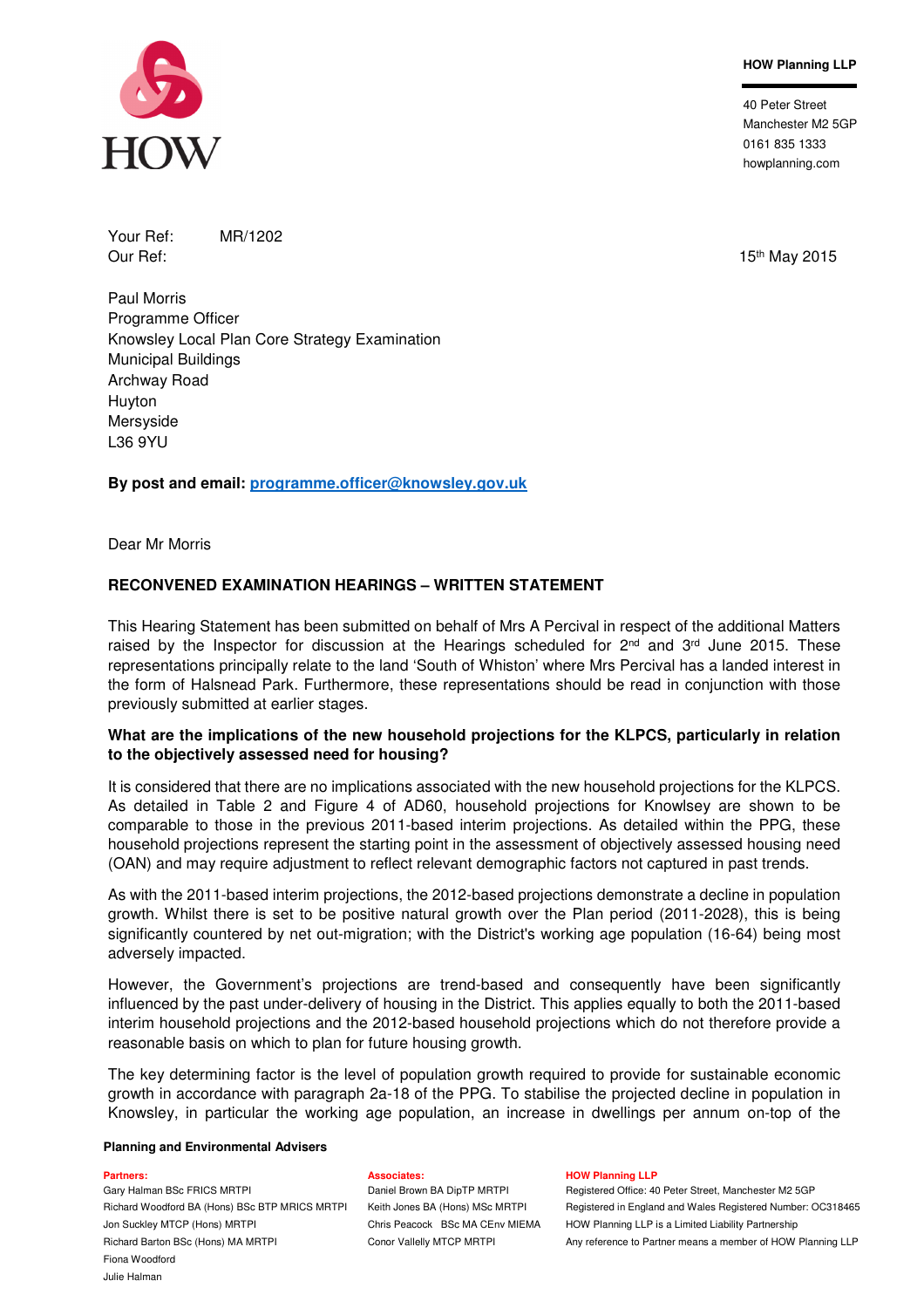household projections is required. This is confirmed in paragraph 3.4.2 of the Council's Matter 3a Statement which demonstrates a range of scenarios based on evidence of potential future job distribution. This shows the potential for between 44-266 jobs to be created per annum with the provision of between 466 and 575 dwellings per annum – similar to those detailed within the KLPCS.

Whilst such requirements should always be treated as a minimum requirement in line with the ethos of the NPPF to boost significantly the supply of housing, it is clear that there are no implications associated with the new 2012-based household projects for the KLPCS and that the housing requirement for the District needs upward adjustment from the CLG projections to reflect the loss in working age population.

### **Are there other changes in the evidence base which materially affect the assessments of housing need and supply?**

It is understood that there have been no changes to the Council's evidence base which materially affect the assessments of housing need and supply. However, we reserve the right to review and comments on any representations from the Council or other interested parties as and when this information is brought to the Inspector's attention.

### **What are the implications (if any) of the Ministerial Statements and PPG revisions for the KLPCS, particularly in relation to:**

### **(a) development in the Green Belt**

The Government's October 2014 Ministerial Announcement does not represent a change in policy regarding the Green Belt. National Green Belt Policy is enshrined within the NPPF which came into force in March 2012. This has not been altered in any way by any Ministerial Statement. Rather, the Ministerial Announcement simply reiterates the importance of protecting Green Belt land. The PPG also provides further guidance on interpreting the NPPF, and requires local planning authorities to, through their Local Plans, meet objectively assessed needs unless any adverse impacts of doing so would significantly and demonstrably outweigh the benefits, when assessed against the policies in the Framework taken as a whole, or specific policies in the Framework indicate development should be restricted. Whilst such policies do include those relating to land designated as Green Belt, the PPG also reiterates that Green Belt boundaries can be altered in exceptional circumstances, through the preparation or review of the Local Plan. This remains the case in Knowsley and indeed in many other local authorities trying to ensure that objectively assessed needs are being met. It is also important to note that the SUE's were required to ensure that the Council could demonstrate a continuous five-year supply of deliverable housing land. This is a key requirement of the NPPF.

### **(b) other matters**

The other matters are detailed development management matters and can be properly considered during the preparation of an appropriate planning application.

# **Having regard to the above matters, are the proposed SUEs at the following locations justified and consistent with national policy?**

### **(a) South of Whiston**

We note that the 'soundness' of the SUE at South of Whiston has already been subject to assessment during the previous Examination sessions. It is the position of Mrs Percival that there are no new matters arising from the above discussions that materially change the justification for the SUE or its consistency with national policy. Firstly, the SUE are still required to ensure that the Council can demonstrate a five-year supply of deliverable housing land as per paragraph 47 of the NPPF. In this regard, they are justified. Secondly, there has been no material change in household growth between the 2011-based interim projections and the latest 2012-based projections. It remains critical that the Council plan for higher levels